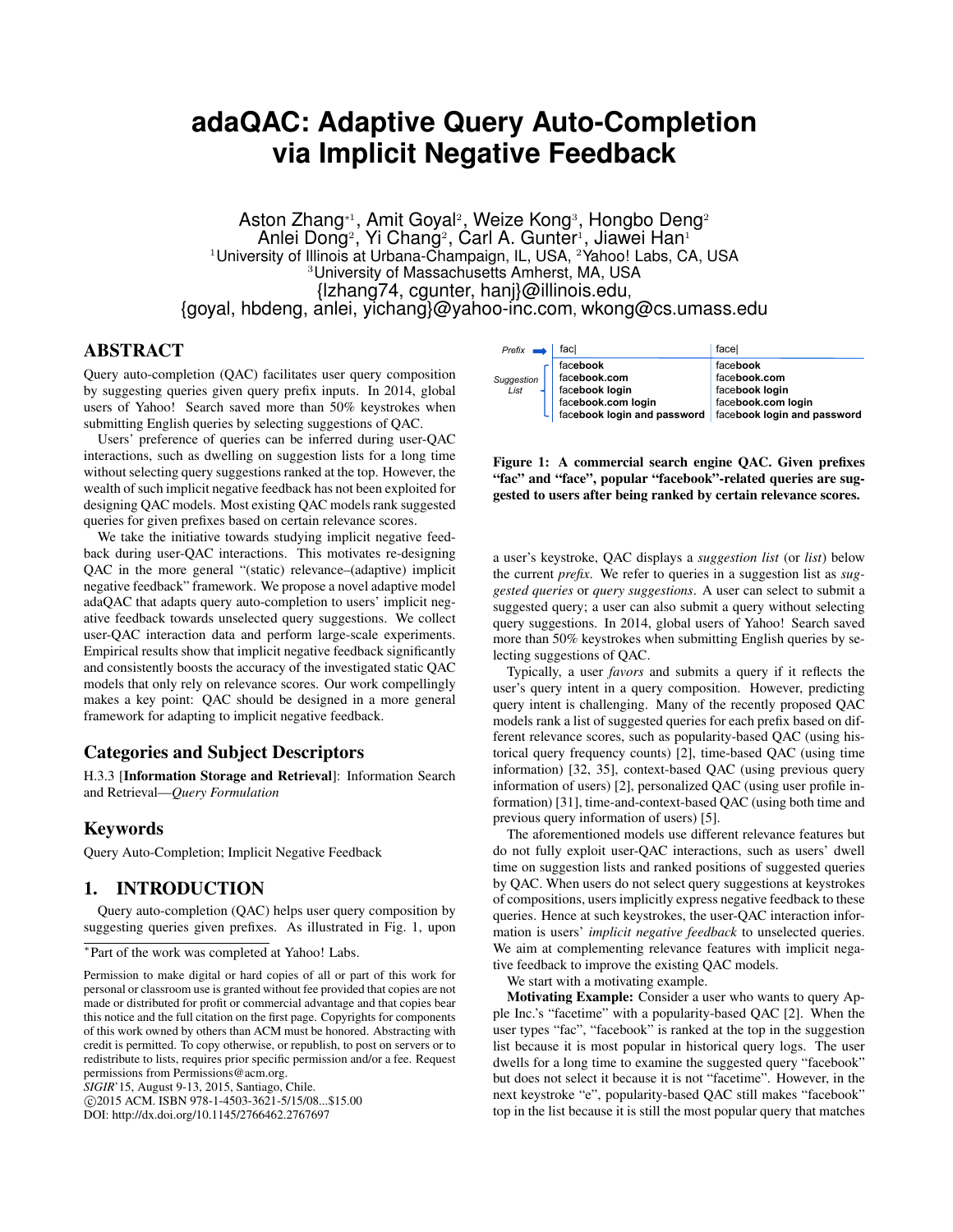the prefix "face". Fig. 1 depicts our interactions with a commercial search engine QAC known to depend on relevance scores only.

Here the user implicitly expresses negative feedback to "facebook": "facebook" is the top query suggestion, and the user dwells on the suggestion list for a long time without selecting this query. Hence, based on such implicit negative feedback, the user may not favor this unselected query. Can QAC be more accurate and demote "facebook" properly given the prefix "face"?

Our Approach: To the best of our knowledge, no existing QAC adapts its ranking of query suggestions to implicit negative feedback. We refer to a QAC model as static QAC, if its ranking of suggested queries does not adapt to implicit negative feedback in a query composition. Examples include popularity-based QAC, time-based QAC, and context-based QAC.

We go beyond static QAC by designing QAC in the new and more general "(static) relevance–(adaptive) implicit negative feedback" framework. In this framework, we propose a novel adaQAC model that adapts QAC to implicit negative feedback. adaQAC reuses the relevance scores of queries from static QAC to pre-index top- $N$  queries. In a single query composition, adaQAC re-ranks these N queries at every keystroke based on users' implicit negative feedback. Personalized learning for every different user with batch inference is employed by adaQAC, and adaQAC can be extended by un-personalized learning and online inference.

Our Contributions: This work has many distinctions from related research in QAC, negative feedback, and dynamic information retrieval; we present detailed discussions on such distinctions in §5. Our contributions are summarized as follows.

• To the best of our knowledge, this is the first study on implicit negative feedback in user-QAC interactions. We find that the strength of implicit negative feedback to unselected query suggestions can be inferred, and a simple model fails (§2).

• We go beyond static QAC under a general "(static) relevance– (adaptive) implicit negative feedback" framework: we propose a novel adaQAC model that adapts QAC to implicit negative feedback using personalized learning with batch inference, including un-personalized learning and online inference extensions (§3).

• We collect user-QAC interaction data from a commercial search engine and perform large-scale experiments. We show that implicit negative feedback significantly and consistently boosts the accuracy of the investigated static QAC models (§4).

# 2. IMPLICIT NEGATIVE FEEDBACK IN USER-QAC INTERACTIONS

We study QAC log data from a commercial search engine and discuss several motivational observations on implicit negative feedback in user-QAC interactions.

Terminology: In general, on search engines, queries are *submitted* upon users' *selection* from suggestion lists. Below are the other used terms.

*Query composition (Composition)*: The duration of composing and submitting a single query. It starts from the keystroke of a new query's first character, or from the keystroke starting to edit a previous query. It ends when a query is submitted.

*Dwell time*: The time dwelled on a suggestion list. It is the time gap between two immediate keystrokes in a query composition.

*Position*: The ranked position of a query in a suggestion list by QAC. Position 1 means being ranked highest or at the top, while 10 corresponds to being ranked lowest or at the bottom.

*QAC log data*: Our collected user-QAC interaction data from Yahoo! Search. There are 2,932,035 query compositions via desktops and they are sampled over five months in 2014. A composition has

the prefixes, timestamps and suggested queries of every keystroke, and the submitted query. More details of the data are in §4.1. Due to the proprietary nature of the data, some details are omitted in data descriptions and figures.

#### 2.1 Implicit Negative Feedback

Typically, a user favors and submit a query that reflects the user's query intent in a query composition. We make the following assumption.

ASSUMPTION 1. *In a query composition, a user submits a query if and only if the user favors it.*

When a suggestion list is displayed, a user may examine or ignore a suggested query [21]. If a user ignores and does not select a suggested query, whether the user favors this query is unknown. If a user examines a suggested query but does not select it, there are two usual cases: (1) the user does not favor it; (2) the user still favors the suggestion but the user thinks selecting it from the list is less convenient than typing. In spite of possibly complicated cases, under Assumption 1 we make the following assumption.

ASSUMPTION 2. *In a query composition, suppose a user favors a suggested query. For the user, the likelihood of selecting this query is proportional to the likelihood of examining the query.*

Suppose a user examines a suggested query in a composition with a higher likelihood. From Assumption 2, if the user favors the query, the user selects it with a higher likelihood. Otherwise, if the user does not select a suggested query after examining the query, it hints that the user may not favor this query. Under Assumption 1, this user may not submit this unfavored query in the composition. Hence, the examined but unselected query may be demoted at the subsequent keystrokes in the same composition; it allows the user's favored query to rank higher in the composition.

Therefore, in a composition when a user does not select a suggested query, it may be helpful to know whether the user examines the unselected query. In other words, if the user examines an unselected query with a higher likelihood, this query may be demoted more heavily at the subsequent keystrokes of the composition.

For an unselected query suggestion, although whether a user examines it, is not observed, user-QAC interactions can be observed. Such interaction information includes user behavior (dwell time) and settings (position) that are observed during the interactions.

Implicit negative feedback from a user to an unselected query suggestion is observed user-QAC interaction information, when the query is suggested to the user upon keystrokes of a composition. In other words, a user can implicitly express negative feedback to an unselected query "facebook": "facebook" is the top query suggestion, and the user dwells on the list for long without selecting it.

We claim that implicit negative feedback can be strong or weak, and its *strength* cannot be directly observed thus has to be inferred. The properly inferred implicit negative feedback strength may be used to properly demote unselected query suggestions. Recall the discussion that "if the user examines an unselected query with a higher likelihood, this query may be demoted more heavily". Some implicit negative feedback may indicate the likelihood of a user's examination of an unselected query suggestion. Hence, such feedback is of interest. Important examples are dwell time and position.

#### 2.2 Dwell Time

If a user dwells on a suggestion list for a longer time, the user may have more time to carefully examine the suggested queries.

On the other hand, if a user dwells for a shorter time, more likely the suggested queries are ignored; thus, even if these queries are unselected, whether the user favors them is unknown.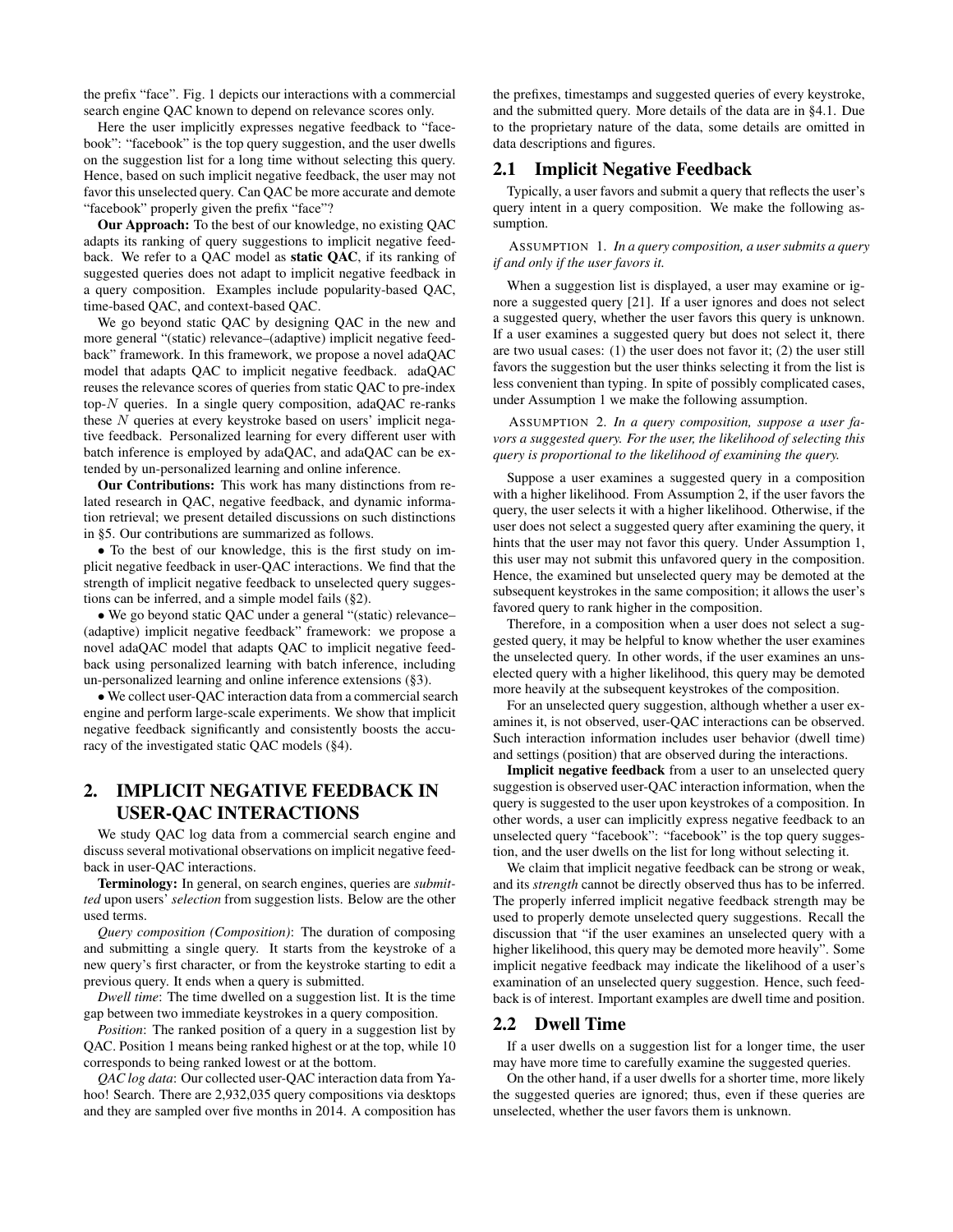

Figure 2: Dwell time and position study. In (a) and (b), Value t at the horizontal axis corresponds to the dwell time bin  $[t, t + 0.1)$ . (a) The two peak clusters imply two broad groups of users in the figure: User 1 and 2 generally type slower than the rest; (b) The distribution shows that different users may have different typing speed;

(c) The percentage varies with different combinations of dwell time and position thresholds. Red color (wide on the right) corresponds to a higher percentage while blue color (narrow on the left) corresponds to a lower percentage. With a longer dwell time and a higher position, the likelihood that an unselected query suggestion will not be submitted by users at the end of query compositions is higher.

Fig. 2(a) elucidates the distributions of the 0.1-second dwell time bin between 0 and 3.1 seconds of 10 randomly sampled users from QAC log data<sup>1</sup>. Dwell time t (in seconds) falls in the bin [ $t, t + 0.1$ ). As the peak shows the most frequent dwell time bin of a user, it may suggest the user's comfortable typing speed: if the peak falls in the bin of a longer dwell time, the user's general typing speed is slower. The observed heavy-tails of the distributions manifest that longer dwell time is generally rarer, and the peak can characterize the user's typing speed. Thus, in Fig. 2(a), the two peak clusters may imply two broad groups of users: User 1 and 2 generally type slower than the rest.

Fig. 2(b) zooms out from 10 users' dwell time distributions to all the users' implied comfortable typing speed with a distribution for dwell time of the peaks in Fig. 2(a). It demonstrates that different users may have different typing speed. Hence, inference of implicit negative feedback strength by dwell time should be personalized.

#### 2.3 Dwell Time and Position as Implicit Negative Feedback

We study dwell time and position of unselected query suggestions that are not submitted by users.

The suggested queries at all the keystrokes in query compositions are collected. Then, suggested queries at the final keystrokes in query compositions are excluded because users may select a suggested query at the final keystroke: only the percentage of unselected queries that are not submitted by users is of interest.

Suppose a dwell time threshold  $T_{DT}$  and a position threshold  $T_P$ are set up. Consider all the suggested queries  $\mathbf{Q}(T_{DT}, T_P)$  that are, both in the list that is dwelled for no shorter than  $T_{DT}$ , and, ranked at positions no lower than  $T_P$  (dwell time  $\geq T_{DT}$  and position  $\leq T_P$ ). Given  $T_{DT}$  and  $T_P$ ,  $\forall q \in \mathbf{Q}(T_{DT}, T_P)$ , the percentage of occurrences of  $q$  that are not submitted by users at the end of query compositions is recorded. The recorded results are illustrated in Fig. 2(c), with 300 different combinations of  $T_{DT}$  and  $T_P$  values, where  $T_{DT} \in \{0.1, 0.2, \ldots, 3.0\}$  and  $T_P \in \{1, 2, \ldots, 10\}$ .

Recall Assumption 1 that a user submits the favored query in a composition. The percentage of users' unselected query suggestions that are not favored by them, can be interpreted by the corresponding color in Fig. 2(c). As discussed in §2.1, implicit negative feedback strength may indicate how to demote unselected queries. For a more accurate QAC, the demotion should properly reflect the likelihood of not favoring or submitting an unselected query: such likelihood is higher with a longer dwell time and a higher position, as shown in Fig. 2(c). Thus, the results in Fig. 2(c) support the hypothesis that dwell time and position are important to infer the strength of implicit negative feedback.

From Fig. 2(c), when a position threshold  $T_P$  is fixed, a dwell time threshold  $T_{DT}$  better differentiates the likelihood of not favoring or submitting an unselected query, when  $0 < T_{DT} < 1$ . This agrees with the results in Fig.  $2(a)$ — $2(b)$  that, longer dwell time is generally rarer.

## 2.4 Filtering Queries by Thresholds Fails

Following the findings in Fig. 2(c), it is tempting to extend an existing QAC model by filtering out all the suggested queries based on dwell time and position thresholds. Thus, we set up a baseline model Filtering QAC to filter out all the suggested queries by using fixed dwell time and position thresholds in the subsequent keystrokes of a query composition. For instance, for  $T_{DT} = 2$  and  $T_P = 3$ , any previously suggested queries with positions higher than or equal to 2 and dwell time longer than or equal to 3 seconds are not suggested anymore in the subsequent keystrokes of the same query composition. To ensure a higher ranking accuracy, the results of Filtering QAC are tuned among  $T_{DT} \in \{0.1, 0.2, \ldots, 3.0\}$  and  $T_P \in \{1, 2, \ldots, 10\}.$ 

However, experimental results (§4.2) show this simple model fails to significantly boost the static QAC models.

### 3. ADAPTIVE QUERY AUTO-COMPLETION

Motivated by the findings from large commercial search engine QAC log data in §2, we propose a novel **adaQAC** model that adapts query auto-completion to implicit negative feedback.

#### 3.1 Method Overview

We describe the system design of adaQAC to rank the suggested queries for a given prefix. A toy example with two queries "face-

<sup>&</sup>lt;sup>1</sup>Binning masks details of the data for its proprietary nature.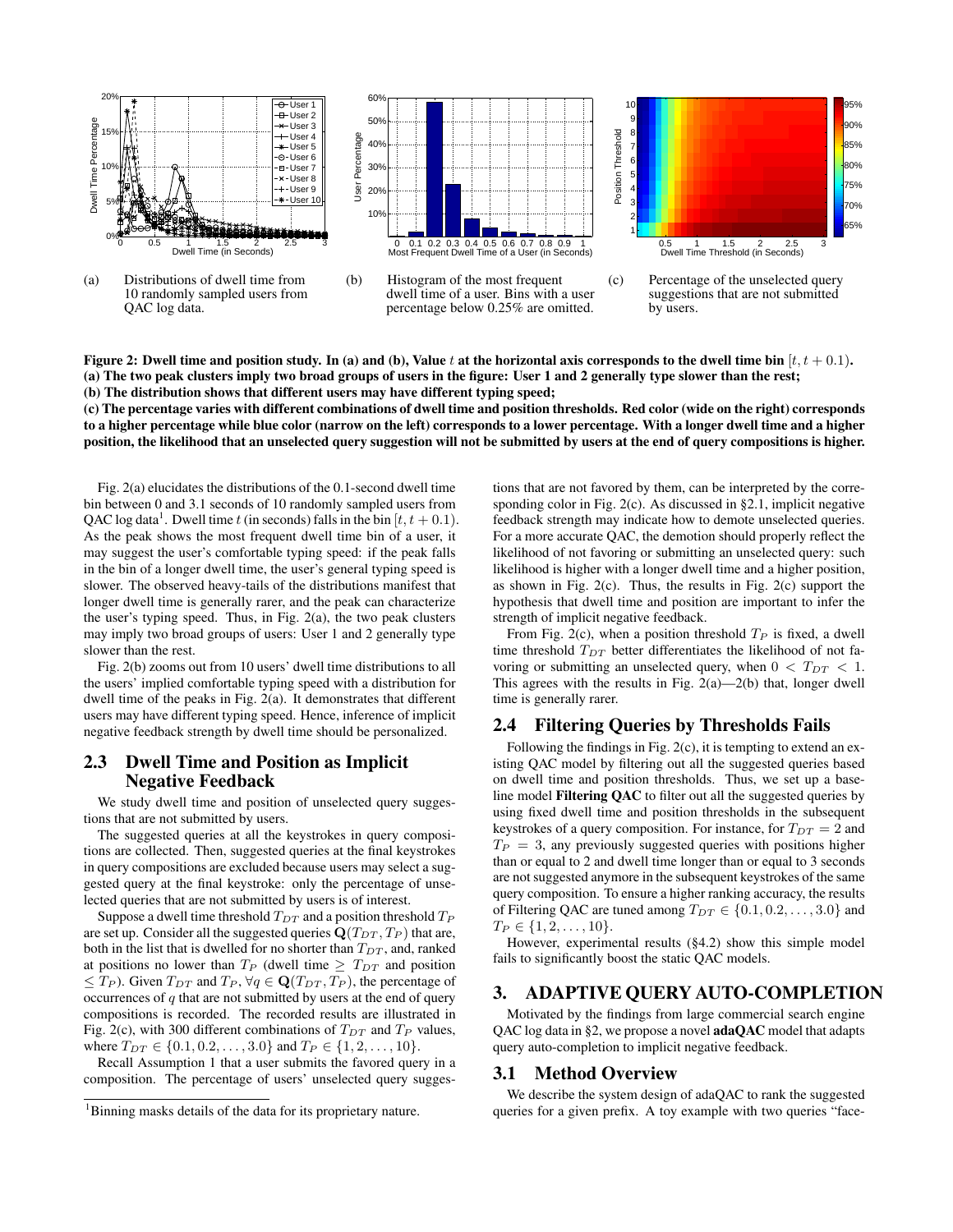

Figure 3: The system design and data flow of adaQAC

book" and "facetime" that match prefixes "fac" and "face" at top positions is used to illustrate the idea. Fig. 3 explains the system design and data flow of adaQAC: it has two stages.

**Stage 1 (Pre-indexing):** For a given prefix, top- $N$  query suggestions with the highest relevance scores of static QAC are preindexed: the higher score, the higher position. In Fig. 3, for the prefix "face", the top-2 ( $N = 2$ ) queries "facebook" and "facetime" are pre-indexed by static QAC based on the historical query frequency counts.

**Stage 2 (Re-ranking):** adaQAC re-ranks these top- $N$  queries based on the implicit negative feedback strength inferred from user-QAC interaction information in the same composition. To illustrate Stage 2, upon a keystroke "e" following the prefix "fac" from a user, the front-end interface takes the current prefix "face" as an input and immediately fetches the pre-indexed queries "facebook" and "facetime". Suppose when "facebook" was ranked highest in the suggestion list at the prefix "fac", the user dwells for a long time but does not select it. With this observation, suppose adaQAC is able to infer the user's implicit negative feedback strength. Thus, adaQAC updates the ranking score of "facebook" and re-ranks the top 2 ( $N = 2$ ) queries "facebook" and "facetime". With re-ranking, "facetime" is now at Position 1, after "facebook" is demoted to Position 2.

The number of the pre-indexed top queries  $N$  can be set to a small positive integer in a production, such as 10 in our experiments. With a small constant value  $N$ , sorting  $N$  queries based on the updated ranking scores can be achieved in constant time [7].

#### 3.2 "(Static) relevance–(Adaptive) Implicit Negative Feedback" Framework

We highlight that, adaQAC is designed in a more general "(static) relevance–(adaptive) implicit negative feedback" framework. The "relevance" component is the relevance score of a query for a user that can be obtained from an existing static QAC model, such as popularity-based QAC; the other "implicit negative feedback" component adapts QAC to implicit negative feedback.

The "(static) relevance–(adaptive) implicit negative feedback" framework is more general for both reusing existing static QAC research and adapting QAC to the newly discovered implicit negative feedback. In this framework, adaQAC is not constrained to employ a certain relevance score: in §4 we investigate several different relevance scores with different parameter values in these scores.

#### 3.3 Problem Formulation

Consider a user  $u \in U$ , where U is the set of all adaQAC users, at the k-th keystroke in a query composition  $c \in \mathbf{C}(u)$ , where  $\mathbf{C}(u)$ 

| <b>Table 1: Main Notations</b>         |                                                                |  |  |  |  |  |  |
|----------------------------------------|----------------------------------------------------------------|--|--|--|--|--|--|
| Symbol                                 | Description                                                    |  |  |  |  |  |  |
| ŢŢ                                     | User set.                                                      |  |  |  |  |  |  |
| $\boldsymbol{u}$                       | User.                                                          |  |  |  |  |  |  |
| $\mathbf{C}(u)$                        | Query composition set of a user $u$ .                          |  |  |  |  |  |  |
| $\boldsymbol{c}$                       | Query composition.                                             |  |  |  |  |  |  |
| K(c)                                   | Number of keystrokes in a query composition $c$ .              |  |  |  |  |  |  |
| $\boldsymbol{k}$                       | Keystroke index: $k \in \{1, 2, \ldots, K(c)\}.$               |  |  |  |  |  |  |
|                                        | Query set.                                                     |  |  |  |  |  |  |
| $\mathbf{Q}_{q, q'}$                   | Ouery.                                                         |  |  |  |  |  |  |
| $q^*(c)$                               | Submitted query in a query composition $c$ .                   |  |  |  |  |  |  |
| $r^{(k)}(u, q, c)$                     | Relevance score for a user $u$ of a query q that matches       |  |  |  |  |  |  |
|                                        | the prefix at a keystroke $k$ in a query composition $c$ .     |  |  |  |  |  |  |
| $\mathbf{Q}^{(k)}(r, u, c, N)$         | Set of top N queries ranked by $r^{(k)}(u, q, c)$ .            |  |  |  |  |  |  |
| $\mathbf{x}_{l \times 1}^{(k)}(u,q,c)$ | Implicit negative feedback feature vector from a user $u$      |  |  |  |  |  |  |
|                                        | to a query $q$ at a keystroke $k$ in a query composition $c$ . |  |  |  |  |  |  |
| $\Phi_{l \times m}(\mathbf{U})$        | Implicit negative feedback feature                             |  |  |  |  |  |  |
|                                        | weight matrix for a user set U.                                |  |  |  |  |  |  |
| $\phi_{1\times1}(u)$                   | Implicit negative feedback feature                             |  |  |  |  |  |  |
|                                        | weight vector for a user $u$ .                                 |  |  |  |  |  |  |
| $p^{(k)}(u, q, c)$                     | Preference for a query $q$ of a user $u$                       |  |  |  |  |  |  |
|                                        | at a keystroke $k$ in a query composition $c$ .                |  |  |  |  |  |  |
| λ                                      | Regularizer weight parameter.                                  |  |  |  |  |  |  |

Table 2: Feature descriptions of the adaQAC model. The implicit negative feedback feature vector  $\mathbf{x}^{(k)}(u,q,c)$ , from a user u to a query q at a keystroke k in a query composition  $c$ , contains the following information collected from the beginning of c to the  $(k - 1)$ -th keystroke in c.

| Feature            | Description                                                                     |
|--------------------|---------------------------------------------------------------------------------|
| $DwellT-M$         | The maximum dwell time when $q$ is suggested.                                   |
| DwellT             | Total dwell time where $q$ is suggested.                                        |
| <b>WordBound</b>   | No. of the keystrokes at word boundaries when $q$ is suggested.                 |
| <b>SpaceChar</b>   | No. of the keystrokes at space characters when $q$ is suggested.                |
| <i>OtherChar</i>   | No. of the keystrokes at non-alphanum, char, when $q$ is suggested.             |
| <b>IsPrevOuery</b> | 1 if $q$ is the immediately previous query; 0 otherwise.                        |
| Pos@i              | No. of the keystrokes when $q$ is at Position $i$ of a                          |
|                    | suggestion list $(i = 1, 2, \ldots, 10)$ .                                      |
|                    | *Druall time spectra than 2 consule of one cusposition list is not to 2 consule |

Dwell time greater than 3 seconds at one suggestion list is set to 3 seconds.

is the query composition set of  $u$ . adaQAC suggests a ranked list of queries in Q according to the ranking scores determined by a probabilistic model. The probabilistic model is based on a combination of the relevance score and the inferred strength of implicit negative feedback. For a query  $q$  that matches the prefix at the keystroke  $k$ in the query composition  $c$ , the relevance score of  $q$  for the user  $u$ is denoted as  $r^{(k)}(u, q, c)$ .

Implicit negative feedback from the user  $u$  to the query  $q$  at the  $k$ -th keystroke in the query composition  $c$  is represented by a feature vector  $\mathbf{x}_{l \times 1}^{(k)}(u, q, c)$ , where l is the number of features. The strength of implicit negative feedback is based on  $\mathbf{x}_{l \times 1}^{(k)}(u, q, c)$ and its associated implicit negative feedback feature weight vector  $\phi_{l\times1}(u)$  for u.  $\phi_{l\times1}(u)$  is a column vector indexed by u from the implicit negative feedback feature weight matrix  $\mathbf{\Phi}_{l \times m}(\mathbf{U})$  for all the users in U. Here  $m$  is the number of users in U.

In a query composition  $c$ , prefixes with the corresponding suggestion lists are referred to by sequential keystroke indices  $k \in$  $\{1, 2, \ldots, K(c)\}\$ , where  $K(c)$  is the number of keystrokes in a query composition  $c$ . For instance, for a query composition  $c$  starting from an empty string with three keystrokes "fac"  $(K(c) = 3)$ , the prefix "fac" with the suggestion list in the left of Fig. 1 can be referred to by  $k = 3$  in c or simply  $K(c)$  in c. Table 1 briefly summarizes the main notations.

#### 3.4 Personalized Learning

Table 2 lists the features used by adaQAC to fit in the "implicit negative feedback" component. Dwell time and positions are stud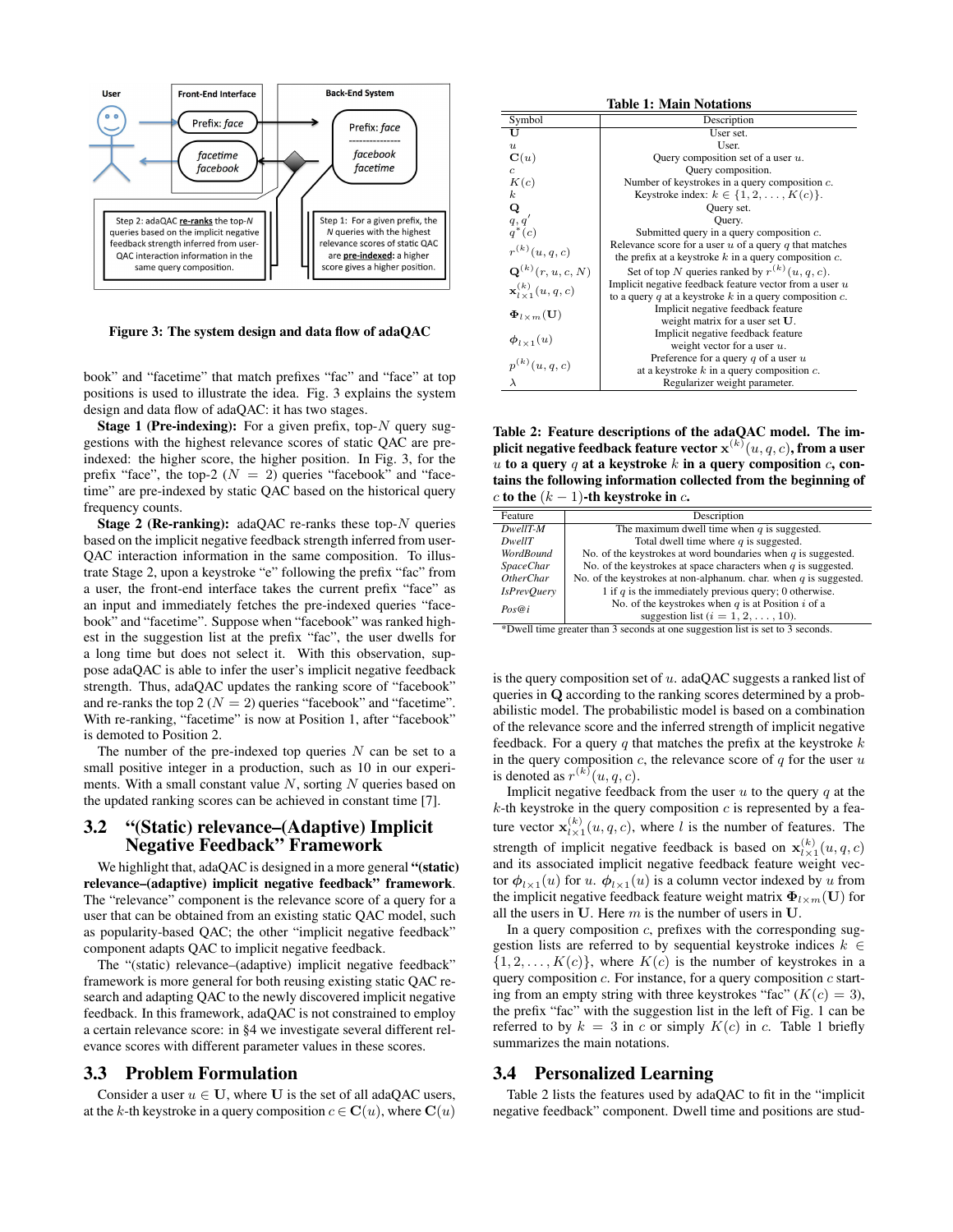ied in §2.3. Likewise, the other features also indicate how likely users examine query suggestions.

Based on §2.2, such as the observation that different users may have different typing speed, personalized learning is used:  $\phi(u)$  is to be learned separately for each  $u \in U$  to form  $\Phi(U)$ .

## *3.4.1 Probabilistic Model*

We model preference  $p^{(k)}(u, q, c)$  for a query q of a user u at a keystroke  $k$  in a query composition  $c$ , by a generalized additive model [10]:

$$
p^{(k)}(u,q,c) = r^{(k)}(u,q,c) + \phi^{\top}(u)\mathbf{x}^{(k)}(u,q,c).
$$
 (1)

In Equation 1, the preference model  $p^{(k)}(u, q, c)$  is able to reflect a user  $u$ 's preference for a query  $q$  after the implicit negative feedback  $\mathbf{x}^{(k)}(u, q, c)$  is expressed to q before the k-th keystroke in a query composition c. With the associated feature weights  $\phi(u)$ personalized for  $u, \boldsymbol{\phi}^\top(u)\mathbf{x}^{(k)}(u, q, c)$  encodes the strength of implicit negative feedback to  $q$  from  $u$  with personalization.

When a user u submits a query  $q^*(c)$  at the final keystroke  $K(c)$ in a query composition  $c$ ,  $c$  ends. The likelihood of the observations on the submitted query in a query composition together with implicit negative feedback in Table 2 is to be maximized. Hence, we define a probabilistic model for a submitted query  $q^*(c)$  by u at  $K(c)$  in c with a softmax function that represents a smoothed version of the "max" function [3, 38]:

$$
\mathbb{P}\left(Q=q^*(c) \mid u, c, K(c)\right)
$$
\n
$$
= \frac{\exp\left[p^{(K(c))}\left(u, q^*(c), c\right)\right]}{\sum\limits_{q \in \mathbf{Q}(k)} \exp\left[p^{(K(c))}\left(u, q, c\right)\right]},
$$
\n(2)

where  $\mathbf{Q}^{(k)}(r, u, c, N)$  represents the set of top N queries ranked by  $r^{(k)}(u, q, c)$ . Its union with  $\{q^*(c)\}$  ensures proper normalization. Likewise, adaQAC predicts the likelihood that a query  $q' \in \mathbf{Q}^{(k)}(r, u, c, N)$  to be submitted by a user u at any k in c by

$$
\mathbb{P}\left(Q=q' \mid u, c, k\right)
$$
\n
$$
= \frac{\exp\left[p^{(k)}(u, q', c)\right]}{\sum\limits_{q \in \mathbf{Q}^{(k)}(r, u, c, N)} \exp\left[p^{(k)}(u, q, c)\right]} \propto p^{(k)}(u, q', c). \tag{3}
$$

In practice, the simpler form  $p^{(k)}(u, q', c)$  in Equation 3 is used for re-ranking in Stage 2 of adaQAC (§3.1) after  $\phi(u)$  in Equation 1 is inferred. If a query q never appears in any suggestion list before a keystroke k in a query composition  $c, \mathbf{x}^{(k)}(u, q, c)$  is a zero vector and the user  $u$ 's preference for  $q$  is the same as the relevance score  $r^{(k)}(u, q, c)$ . Here k, c are used to refer to the prefix at k in c and suggested queries must match the prefix. However, if  $u$  expresses possibly stronger implicit negative feedback to  $q$  before  $k$  in  $c$ , say  $q$  is dwelled longer and at a higher position for several times, then the corresponding weights in  $\phi(u)$  updates preference for q of u at k in c with a lower  $p^{(k)}(u, q, c)$  value; while possibly weaker implicit negative feedback may correspond to shorter dwell time and a lower position. The strength of the expressed implicit negative feedback determines the level of penalizing  $u$ 's preference for  $q$  in  $p^{(k)}(u, q, c)$ , which affects how to re-rank in Stage 2 of adaQAC. This agrees with the earlier discussions on using proper implicit negative feedback strength to properly demote an unselected query suggestion (§2).

We highlight that, the preference model  $p^{(k)}(u, q, c)$  in Equation 1 is designed in the more general framework as discussed in §3.2. The "(static) relevance" component is  $r^{(k)}(u, q, c)$ , and  $\boldsymbol{\phi}^{\top}(u)\mathbf{x}^{(k)}(u,q,c)$  acts as "(adaptive) implicit negative feedback".

#### *3.4.2 Batch Inference*

In Equation 1  $\phi(u)$  is inferred with batch inference. The likelihood for all compositions  $C(u)$  of a user u should be maximized.

$$
\underset{\phi(u)}{\text{maximize}} \quad \prod_{c \in \mathbf{C}(u)} \mathbb{P}\Big(Q = q^*(c) \mid u, c, K(c)\Big). \tag{4}
$$

By Equation 2 and 4, a constrained optimization problem out of minimizing negative log-likelihood with L2 regularization (to avoid overfitting) is obtained as

$$
\begin{aligned}\n\min_{\phi(u)} \text{max} \quad & \sum_{c \in \mathbf{C}(u)} \log \sum_{q \in \mathbf{Q}(k)} \sum_{(r, u, c, N) \cup \{q^*(c)\}} \exp \left[ p^{(K(c))}(u, q, c) \right] \\
&- p^{(K(c))}(u, q^*(c), c) \\
\text{subject to} \quad & \| \phi(u) \|_2^2 \le v, \ v \in \mathbb{R}^+.\n\end{aligned}
$$
\n
$$
(5)
$$

There is a one-to-one correspondence between the parameters  $v$ in Equation 5 and  $\lambda \in \mathbb{R}^+$ , and the corresponding un-constrained optimization problem is:

$$
\begin{aligned}\n\min_{\phi(u)} \text{max} \quad & \sum_{c \in \mathbf{C}(u)} \log \sum_{q \in \mathbf{Q}(k)} \sum_{(r, u, c, N) \cup \{q^*(c)\}} \exp\left[p^{(K(c))}(u, q, c)\right] \\
& \quad - p^{(K(c))}(u, q^*(c), c) + \frac{\lambda}{2} \|\phi(u)\|_2^2,\n\end{aligned}
$$
\n
$$
(6)
$$

where  $\lambda$  is the regularizer weight parameter. As there is no closedform solution for the optimization problem in Equation 6 due to non-linearity of the softmax function [3], iterative batch inference by gradient descent is used. We refer to an adaQAC model using personalized learning with batch inference as adaQAC-Batch. Details for inferring  $\phi(u)$  are in Appendix A.

#### *3.4.3 Optimum and Convergence*

The objective function of negative log-likelihood for softmax functions with  $L2$  regularization in Equation 6 is strongly convex [28]. Hence, the inference is guaranteed to converge to the global optimum [29]: adaQAC-Batch can be inferred precisely. As we know, for a strongly convex objective function  $f(x)$  whose optimal value is achieved with  $x = x^*$ , the number of iterations to get to accuracy  $|f(x^*) - f(x)| \leq \epsilon$  takes a  $\mathcal{O}(\ln(\frac{1}{\epsilon}))$  time [4]. Our experiments in §4.3 reinforce that, adaQAC-Batch converges quickly and reaches the global optimum within a constant number of iterations.

#### *3.4.4 Computational Complexity*

Suppose the relevance scores of queries for users, which depend on static QAC, are available. During the training phase for a user  $u, \phi(u)$  is inferred with the constructed feature vectors. Assuming the number of queries in a suggestion list and the number of top queries for re-ranking  $(N \text{ in } §3.1)$  are fixed small constants, the feature construction has a time complexity of  $\mathcal{O}(lK(c))$ , where l is the feature vector size and  $K(c)$  is the number of keystrokes in a query composition c. Since the inference algorithm in Appendix A converges within a constant number of steps (§3.4.3), it takes a  $\mathcal{O}(l^2 |C(u)|)$  time with a constant factor corresponding to the number of convergence steps or a predefined value. Here  $|\mathbf{C}(u)|$  is the number of query compositions for a user u. Note that the features in Table 2 are all distributive functions: the result derived by applying the function to aggregate values is the same as that derived by applying the function on all the data without partitioning. To explain, let  $\mathbf{x}_i^{(k)}(u, q, c)$  be *DwellT-M*<sup>(k)</sup> $(u, q, c)$ ;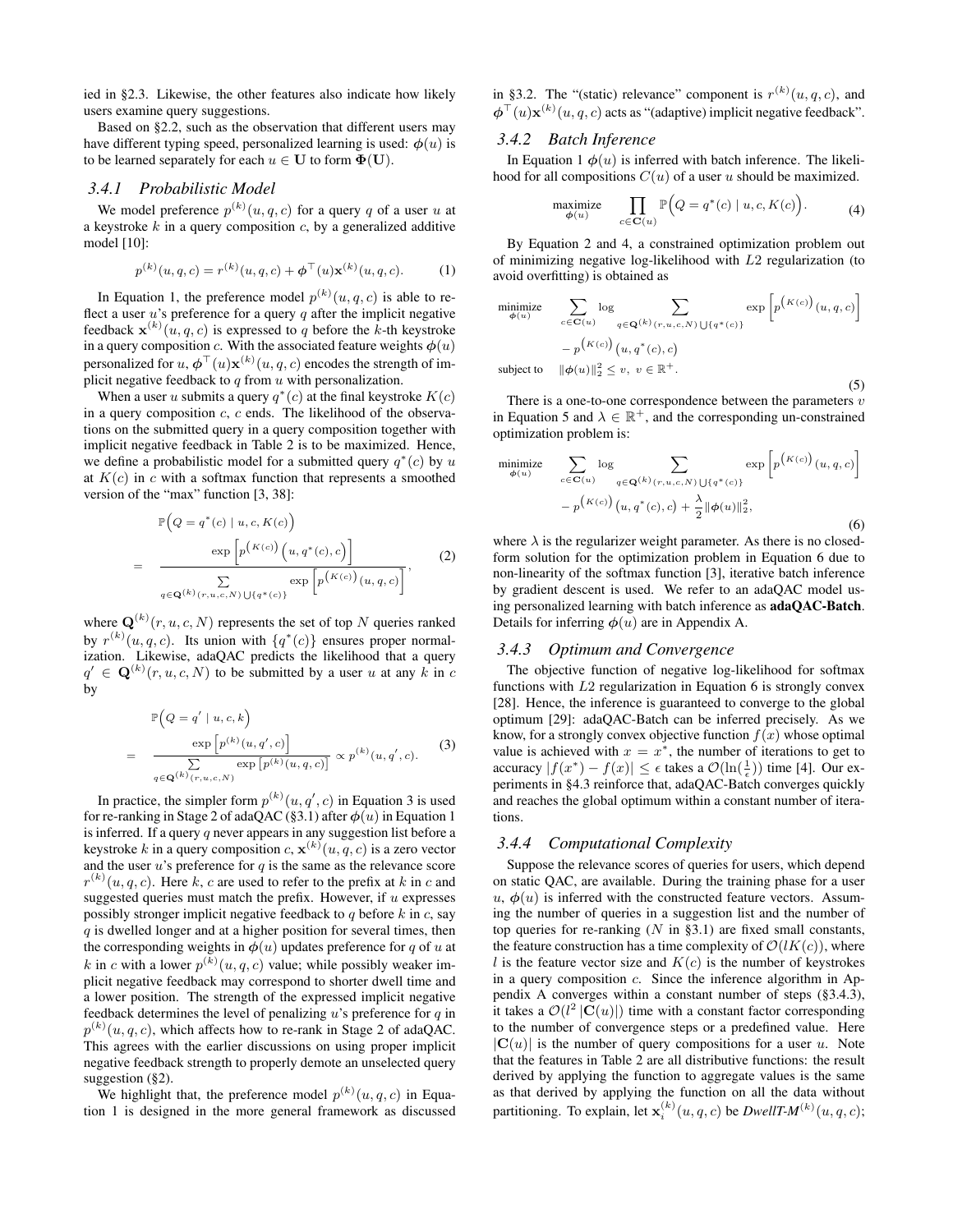*DwellT-M*<sup>(k+1)</sup>(u, q, c) can be updated by simply taking the larger value of *DwellT-M*<sup>(k)</sup>(*u*, *q*, *c*) and the dwell time at  $k + 1$  in *c*, if *q* appears in the suggestion list. With a fixed small constant value  $\overrightarrow{N}$ (§3.1), the suggestion at each keystroke takes a  $\mathcal{O}(l)$  time.

#### *3.4.5 Scalability on Hadoop MapReduce*

A nice property of personalized learning is scalability. As adaQAC-Batch infers  $\phi(u)$  for each individual user u, the inference is parallel for different users on big query log data.

In particular, in the Hadoop MapReduce framework, the  $\Phi(U)$ inference phase of our experiments is conducted in parallel for different users by different Reducer nodes.

#### 3.5 Extensions

For a user  $u$ , adaQAC-Batch requires training data related to  $u$  to infer the feature weight  $\phi(u)$ . Now we consider a more challenging cold-start scenario where  $u$  is a new user without related data for training. Two ways of extensions can address the challenge.

#### *3.5.1 Un-Personalized Learning*

The first way is to infer the feature weights from all the existing users excluding the new user. To maintain scalability on Hadoop MapReduce, a gradient descent variant with averaging is used [38]. This un-personalized approach does not differentiate one user from another, and is referred to as adaQAC-UnP.

Because only one feature weight vector is stored and shared by all the users, adaQAC-UnP is cheap in storage.

#### *3.5.2 Online Inference*

adaQAC-Batch can be extended to an online inference style. For a new user, first, assign the un-personalized learning output to initialize the feature weights; then, keep update the feature weights with more observations of the user's interactions with QAC.

We call this personalized online learning style extension **adaQAC**-Online. Stochastic gradient descent is used for the online inference. It is similar to batch inference with the constrained optimization problem out of minimizing negative log-likelihood with L2 regularization in Equation 5 replaced by

$$
\begin{array}{ll}\text{minimize} & \log \sum_{q \in \mathbf{Q}^{(k)}(r, u, c, N) \cup \{q^*(c)\}} \exp \left[ p^{(K(c))}(u, q, c) \right] \\ & \quad - p^{(K(c))}(u, q^*(c), c) \\ & \text{subject to} & \| \phi(u) \|_2^2 \le v, \ v \in \mathbb{R}^+.\end{array}
$$

Details for inferring  $\phi(u)$  are in Appendix B.

Cost Analysis: adaQAC-Online costs more storage than adaQAC-UnP due to maintaining different weights for all the users. As shown in §4.4, adaQAC-Online trades its storage cost for slightly higher accuracy than adaQAC-UnP. Compared with adaQAC-Batch, the inference of adaQAC-Online takes a  $\mathcal{O}(t l^2)$  time, where t is the number of observations and  $l$  is the feature vector size. Generally adaQAC-Online takes less time than adaQAC-Batch in inference and has the same storage requirement for maintaining different feature weights for all the users. Comparing with adaQAC-Batch, adaQAC-UnP takes the same order of time with less storage requirement as it maintains only one feature weight vector that is shared by all the users.

#### 4. EVALUATION

We evaluate the proposed adaQAC-Batch and its two extensions adaQAC-UnP and adaQAC-Online on QAC log data.

## 4.1 Data and Evaluation Measures

Data: We describe important details of our collected QAC log data. Due to the proprietary nature of the data, some details are omitted. The QAC log data are collected from Feb 28 to Jul 28, 2014 and all the queries are submitted via desktops. If a query is submitted by more than two different users, its corresponding query composition is used for evaluation. As adaQAC-Batch requires training data for the feature weight inference, all the users with fewer than 100 query compositions during the given five-month range are filtered out. After the filtering, users are randomly sampled and their 2,932,035 query compositions constitute the evaluation data. There are in total 481,417 unique submitted queries. All the query compositions have their anonymized user IDs and the submitted queries. In one composition, the prefixes, timestamps and suggested queries of every keystroke are collected.

The training, validation and testing data are split with a ratio of 50%/25%/25% in an ascending time order: the first half of a user's query compositions are used for training; the second and third quarters are for validation and testing respectively. The validation data are only used for parameter tuning. As adaQAC infers implicit negative feedback from user-QAC interactions in query compositions, in §4.2—§4.5 we experiment on the prefixes at the last keystroke of query compositions to use more interaction information. The average length of query prefixes is 8.53 characters.

The data standardization procedure is transforming data to zero mean and unit variance. All the feature values in Table 2 and the relevance scores are standardized.

Measures for Accuracy: Mean reciprocal rank (MRR) is the average reciprocal of the submitted query's ranking in a suggestion list. It is a widely-adopted measure to evaluate the ranking accuracy of QAC  $[2, 21, 15, 31]$ . Success Rate@top- $k$  (SR@ $k$ ) denotes the average percentage of the submitted queries that can be found in the top- $k$  suggested queries on the testing data, and was also used to evaluate the QAC ranking accuracy [15]. In general, a higher MRR or SR@k indicates a higher ranking accuracy of QAC [2, 21, 15, 31, 5]. Paired-t test is used to validate the statistical significance of the accuracy improvement ( $p < 0.05$ ).

#### 4.2 Boosting the Accuracy of Static QAC with Implicit Negative Feedback

Following the "(static) relevance–(adaptive) implicit negative feedback" framework (§3.2), we investigate relevance scores from popular static QAC with different parameter settings to compare the accuracy of adaQAC-Batch, Filtering QAC, and static QAC.

The relevance scores reuse the existing research: MPC [2, 15, 21, 31], Personal(-S) [2, 5, 31], and TimeSense(-S) [5, 32, 35, 27].

• MPC: Most Popular Completion (MPC) ranks suggested queries for a prefix based on the historical popularity of a query. A more popular query gets a higher rank. Despite its simplicity, it was found competitive by various studies [2, 15, 21, 31].

• Personal: Personal QAC for distinguishing different users can achieve better accuracy [2, 5, 31]. Although personal information may take many different forms, the Personal relevance score in this work is an equal-weighted linear combination of the MPC score and the standardized personal historical query frequency counts.

• Personal-S: It is the Personal relevance score with an optimal combination with different weights of the MPC score and the standardized personal query frequency counts. The optimal weights achieving the highest accuracy are tuned on validation data. Tuning to the optimal weights makes Personal-S more competitive.

• TimeSense: Time is useful in QAC [5, 32, 35]. Hence, Time-Sense is the same as Personal except that the personal historical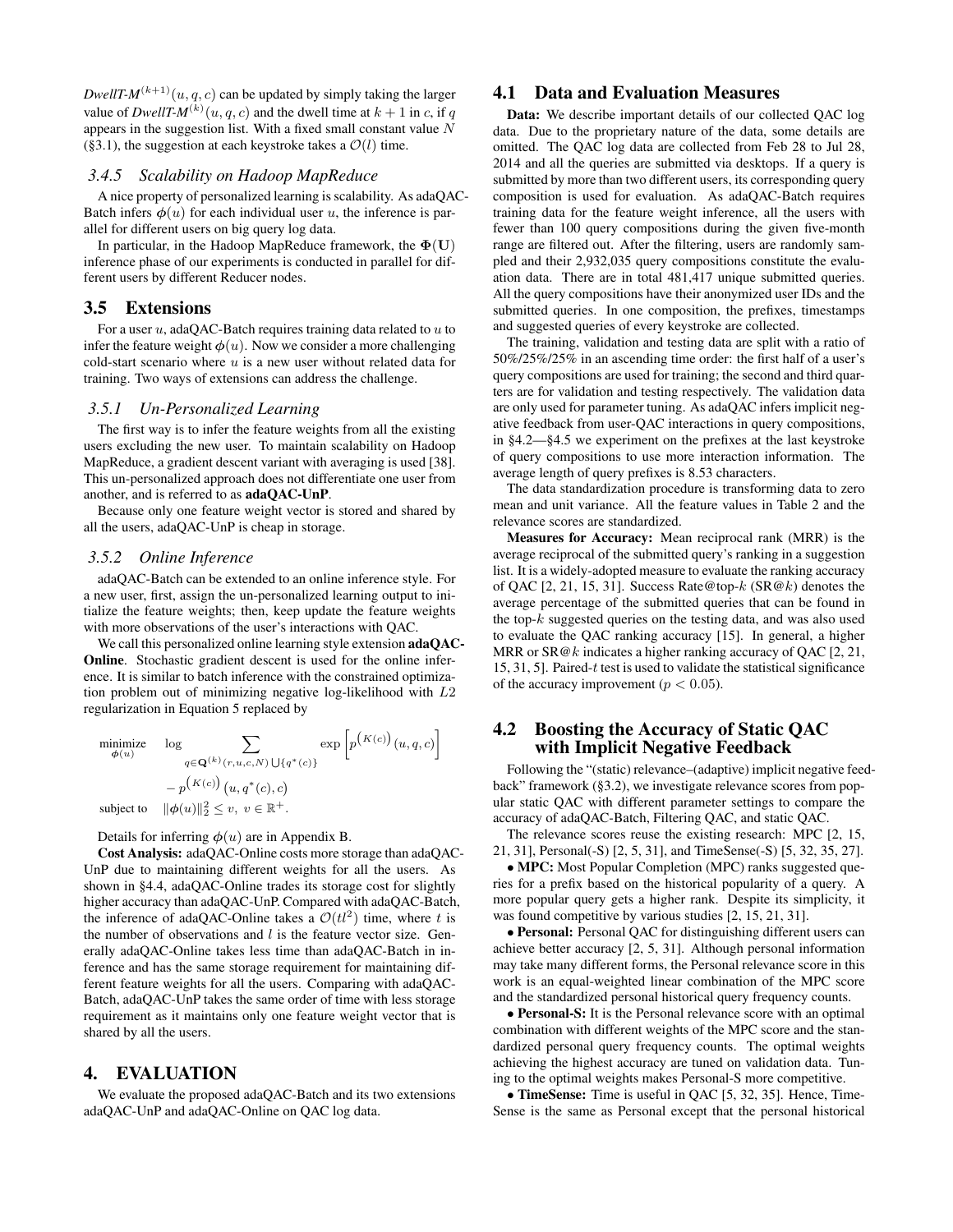Table 3: Accuracy comparison of static QAC, Filtering QAC, and adaQAC-Batch (in percentage). Boldfaced results denote that the accuracy improvement over static QAC is statistically significant ( $p < 0.05$ ) for the same relevance score. adaQAC-Batch significantly and consistently boosts the accuracy of static QAC for each relevance score. For instance, adaQAC-Batch (MPC) significantly boosts static QAC (MPC) by 21.2% in MRR.

| Relevance          | MRR           |        | S R@1             |        |        | SR@2              |        |        | SR@3              |        |        |                   |
|--------------------|---------------|--------|-------------------|--------|--------|-------------------|--------|--------|-------------------|--------|--------|-------------------|
|                    | <b>Static</b> | Filter | adaOAC-Batch      | Static | Filter | adaOAC-Batch      | Static | Filter | adaOAC-Batch      | Static | Filter | adaOAC-Batch      |
| <b>MPC</b>         | 50.62         | 51.83  | $61.33 (+21.2\%)$ | 40.74  | 42.27  | 55.86 $(+37.1\%)$ | 52.03  | 53.19  | $63.17 (+21.4\%)$ | 58.09  | 59.21  | $66.09 (+13.8\%)$ |
| Personal           | 61.85         | 62.68  | $70.97 (+14.8\%)$ | 51.31  | 52.45  | $64.27 (+25.3\%)$ | 64.02  | 64.78  | $73.71 (+15.1\%)$ | 70.34  | 71.09  | $76.94 (+9.4\%)$  |
| <b>Personal-S</b>  | 66.02         | 66.52  | $74.43 (+12.7%)$  | 55.30  | 56.24  | $67.09 (+21.3\%)$ | 68.51  | 68.92  | $77.73 (+13.5\%)$ | 74.58  | 74.97  | $80.97 (+8.6\%)$  |
| <b>TimeSense</b>   | 64.32         | 65.14  | $73.70 (+14.6\%)$ | 53.77  | 54.92  | $66.82 (+24.3\%)$ | 66.54  | 67.45  | $76.41 (+14.8\%)$ | 72.39  | 73.28  | $79.81 (+10.3\%)$ |
| <b>TimeSense-S</b> | 65.56         | 66.19  | 74.69 (+13.9%)    | 55.02  | 56.1   | $67.57 (+22.8\%)$ | 67.83  | 68.27  | $77.76 (+14.6\%)$ | 73.68  | 74.11  | $80.97 (+9.9\%)$  |

\*Static: Static QAC; Filter: Filtering QAC



Figure 4: Convergence (left) and regularizer weight (right) study for adaQAC-Batch (TimeSense-S). Plots are similar for the other relevance scores. adaQAC-Batch converges quickly and is not sensitive to the chosen regularizer weight near its optimum.

query frequency counts is replaced by the all-user popularity counts of a query in the 28-day time window before a query composition.

• TimeSense-S: It is the same as Personal-S except that Personal is replaced by TimeSense.

For brevity, we denote "static QAC employing the MPC relevance score" as "Static (MPC)". Similar notations are used for QAC models employing any relevance score.

Parameters values are tuned to achieve the highest accuracy on validation data. Unless otherwise stated we set the number of iterations to 40 (adaQAC-Batch and adaQAC-UnP) and the regularizer weight to 0.01. Personal-S and TimeSense-S both combine a MPC score with the optimal weight  $\alpha$  and the other score with the weight  $1 - \alpha$ . The optimal weights in Personal-S ( $\alpha = 0.34$ ) and TimeSense-S ( $\alpha = 0.42$ ) achieve the highest MRR for static OAC.

In §2.4 we set up Filtering QAC with relevance scores, by additionally filtering out all the suggested queries with certain dwell time thresholds  $(T_{DT})$  and position thresholds  $(T_P)$  in the subsequent keystrokes in a composition. To ensure higher competitiveness, the model is tuned among the 300 threshold value combinations in §2.4. We set  $T_{DT} = 0.9$  and  $T_P = 1$ .

Table 3 presents the accuracy comparison of static QAC, Filtering QAC, and adaQAC-Batch. The simple Filtering QAC model fails to outperform the corresponding static QAC with the same relevance scores significantly. For each same relevance score, adaQAC-Batch exploiting the added implicit negative feedback information significantly and consistently boosts the accuracy of these static QAC models that only use relevance scores. With more accurate relevance scores such as Personal and TimeSense, adaQAC-Batch is more accurate. Given the relevance scores with different parameter settings (Personal *vs.* Personal-S and TimeSense *vs.* TimeSense-S), the accuracy of adaQAC-Batch slightly varies depending on the accuracy of the relevance scores for the chosen parameter values.

The newly-discovered implicit negative feedback is promising in boosting the accuracy of the existing static QAC models.

## 4.3 Parameter Study

Here we set the number of iterations and regularizer weight to different values for the parameter study on the validation data. adaQAC-Batch (TimeSense-S) is tested. The results for the other relevance scores are similar.

Convergence: Fig. 4 (left) shows the evaluation measures against the number of iterations. The results reinforce the fact that, adaQAC-Batch converges quickly and the precise global optimum can be reached within a constant number of iterations (§3.4.3).

Regularizer Weight: Fig. 4 (right) plots the evaluation measures of adaQAC-Batch (TimeSense-S) with regularizer weights that are varied around the optimum 0.01. adaQAC-Batch is not sensitive to different regularizer weights near the optimum. This property shows that the accuracy of adaQAC-Batch has less dependence on the chosen regularizer weight value.

## 4.4 Un-Personalized Learning and Online Inference

Motivated by the more challenging cold-start scenario where there is a lack of training data for new users, we evaluate the two adaQAC extensions adaQAC-UnP (§3.5.1) and adaQAC-Online (§3.5.2).

For a user  $u$ , the un-personalized learning is performed by learning from training data related to all the users excluding  $u$ , and the learned feature weights are fed into adaQAC-Online for  $u$  as the initial feature weights. Neither adaQAC-UnP nor adaQAC-Online uses the training data related to u.

Table 4 shows that, both adaQAC-UnP and adaQAC-Online significantly and consistently boost the accuracy of static QAC for each relevance score. The mean measure values of adaQAC-UnP and adaQAC-Online are slightly lower than those of adaQAC-Batch for the same relevance score. This slight difference can be justified by the added benefits of the more expensive personalized learning with batch inference of adaQAC-Batch.

It was pointed out that (§3.5.2), adaQAC-Online costs more storage than adaQAC-UnP due to maintaining different weights for all the users. The slight difference between the mean of the measure values of adaQAC-Online and adaQAC-UnP in Table 4 shows that, adaQAC-Online trades its storage cost for slightly higher accuracy than adaQAC-UnP. In addition to the benefits for addressing the cold-start challenge, according to the cost analysis in §3.5.2, an important practical implication from the results of Table 4 is, adaQAC-UnP and adaQAC-Online can be good substitutes for the more expensive adaQAC-Batch if time and storage budgets are limited in the real-world productions.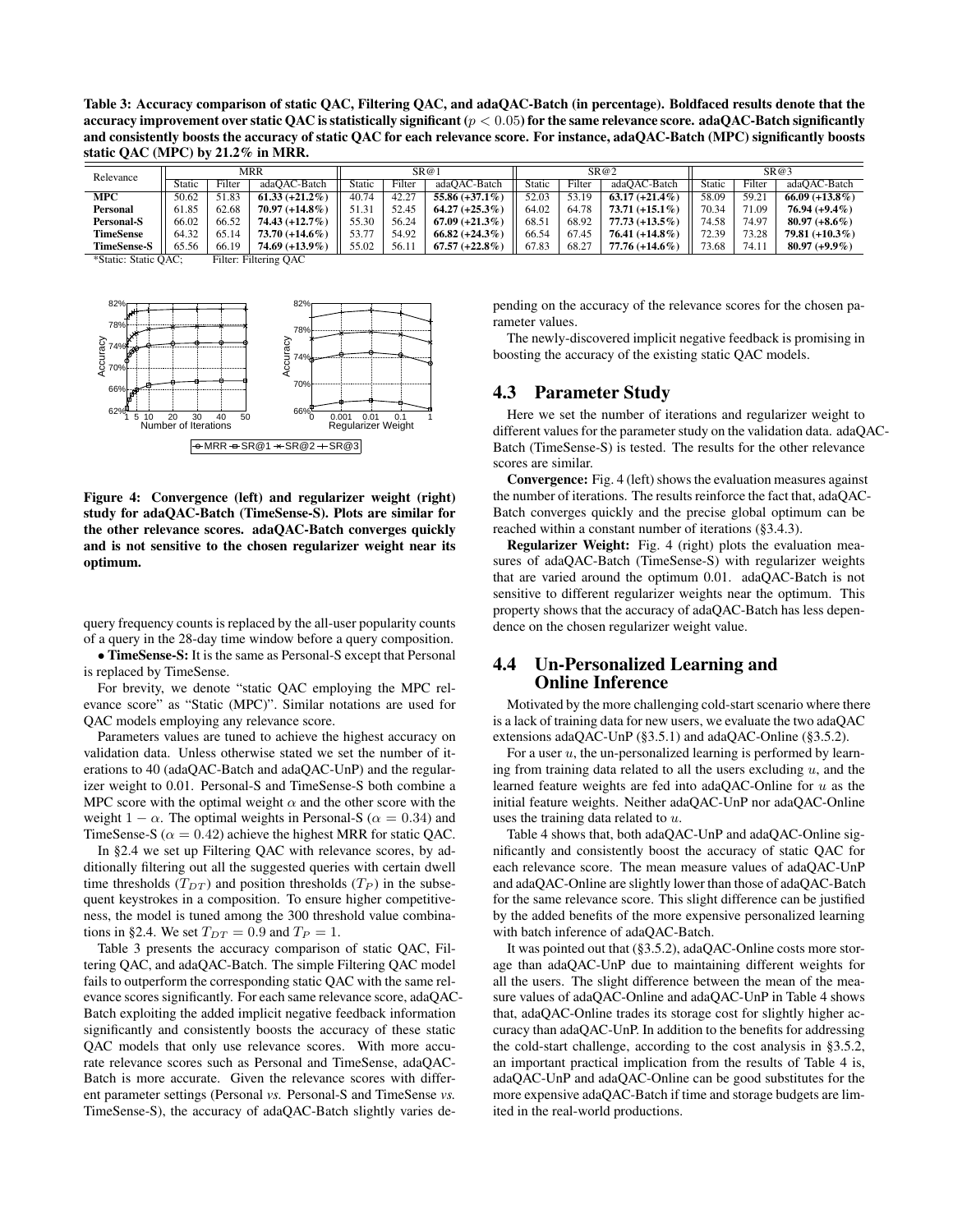Table 4: Accuracy of adaQAC-UnP and adaQAC-Online in comparison with static QAC (in percentage). Boldfaced results denote that the accuracy improvement over static QAC is statistically significant ( $p < 0.05$ ) for the same relevance score. Both of the adaQAC extension models significantly and consistently boost the accuracy of static QAC for each relevance score. For instance, adaQAC-Online (MPC) significantly boosts static QAC (MPC) by 20.3% in MRR.

| Relevance                                  | <b>MRR</b>                         |                         | SR@1                                             |                                      |                              | SR@2                                  | SR@3                                       |                   |
|--------------------------------------------|------------------------------------|-------------------------|--------------------------------------------------|--------------------------------------|------------------------------|---------------------------------------|--------------------------------------------|-------------------|
|                                            | adaQAC-UnP                         | adaQAC-Online           | adaQAC-UnP                                       | adaQAC-Online                        | adaQAC-UnP                   | adaQAC-Online                         | adaQAC-UnP                                 | adaQAC-Online     |
| <b>MPC</b>                                 | $60.60 (+19.7%)$                   | $60.92 (+20.3%)$        | $54.54 (+33.9\%)$                                | 55.06 $(+35.1\%)$                    | $62.75 (+20.6\%)$            | $62.99 (+21.1\%)$                     | 66.01 $(+13.6\%)$                          | $66.11 (+13.8\%)$ |
| Personal                                   | $69.80 (+12.9\%)$                  | $70.22 (+13.5\%)$       | $62.27 (+21.4\%)$                                | 62.98 $(+22.7\%)$                    | $72.76 (+13.7%)$             | $73.06 (+14.1\%)$                     | $76.64 (+9.0\%)$                           | $76.77(+9.1\%)$   |
| <b>Personal-S</b>                          | $73.16 (+10.8\%)$                  | $73.59 (+11.5\%)$       | $64.87 (+17.3%)$                                 | $65.59 (+18.6\%)$                    | $76.83 (+12.1\%)$            | $77.11 (+12.6\%)$                     | 80.65 $(+8.1\%)$                           | 80.81 $(+8.4\%)$  |
| <b>TimeSense</b>                           | $72.69 (+13.0\%)$                  | $73.05 (+13.6\%)$       | $65.00 (+20.9\%)$                                | 65.61 $(+22.0\%)$                    | $75.69 (+13.8\%)$            | $75.97 (+14.2\%)$                     | 79.64 $(+10.0\%)$                          | 79.74 (+10.2%)    |
| <b>TimeSense-S</b>                         | $73.57 (+12.2\%)$                  | $73.96 (+12.8\%)$       | $65.65 (+19.3%)$                                 | $66.26 (+20.4\%)$                    | $76.78 (+13.2\%)$            | $77.13 (+13.7%)$                      | $80.74 (+9.6\%)$                           | $80.91 (+9.8\%)$  |
| 100%<br>80%<br>60%<br>40%<br>20%<br>$0% -$ | Static<br><b>MROT</b><br>adACcadch | Personalic<br>achconine | Personal<br>Personal<br>achc-satch<br>achcronine | Personal ST<br>Parecrazion<br>Static | Parecomine<br>Time Sense dic | Force or address<br><b>POTOCONTRA</b> | Time senser of<br>Time operation<br>Static | Time Secondine    |

Figure 5: Box-and-Whisker plots of individual users' MRR for static QAC, adaQAC-Batch, and adaQAC-Online with five relevance scores. Each data instance is the corresponding MRR on one user. The minimum (bottom bar), quartiles (box edges), median (middle of the box), and maximum (top bar) after removal of the detected outliers (empty circles) are depicted. adaQAC with more accurate relevance scores are able to detect more outliers with the raised minimum bars.

## 4.5 Model Accuracy on Different Users

We study the model accuracy on different users using the Boxand-Whisker plots. With each data instance being the MRR on one user, Fig. 5 shows the minimum (bottom bar), quartiles (box edges), median (middle of the box), maximum (top bar) after removal of the detected outlier users (empty circles).

In general, model comparison using medians and quartiles of MRR agrees with the results in Table 3—4 and reaffirms the boosted accuracy by the added implicit negative feedback.

Note that, all the models perform poorly on a few users. Models with the MPC relevance score fail to detect any outlier, and have minimum bars close to 0. The other models still perform poorly on certain users with MRR close to 0. These users are detected as the outliers. The outlier users may behave inconsistently, submit rare queries, or the collected data related to them are noisy or incomplete due to unknown reasons.

To explain, models with the MPC relevance have a larger MRR variance (implied by a longer box in Fig. 5) so outlier users cannot be easily detected. It is easier to see when comparing adaQAC-Online (MPC) with Static (Personal): they have close medians but the lower-variance Static (Personal) is able to detect a few outliers and raise its minimum bar after their removal. When the relevance score is more accurate with a lower variance, adaQAC is able to detect more outliers thus raises the minimum bar by further improving the MRR on the majority of the users.

Hence, even though the implicit negative feedback research is promising, further research on more accurate relevance scores is still required.

## 4.6 Varying-Length Prefix Study

Now we consider another challenging scenario where testing is based on all possible prefixes in query compositions. Table 5 reports MRR of static QAC, adaQAC-Static and adaQAC-Online for prefixes with varying lengths at every keystroke in query compositions. Both adaQAC-Batch and adaQAC-Online still significantly and consistently boost the accuracy of static QAC under all prefix lengths for each relevance score.

The MRR gap between adaQAC-Batch and adaQAC-Online is subtle and both are more accurate when prefixes are of "middle" lengths. That is, when the prefixes are short, the collected implicit negative feedback features probably contain little useful information to improve the re-ranking in Stage 2 of adaQAC (§3.1). When prefixes get longer, more user-QAC interaction information is obtained to make adaQAC more accurate in the adaptive re-ranking stage. However, when prefixes are longer, the QAC problem becomes less challenging due to a reduction of the matched queries: static QAC employing relevance scores are more accurate and it is harder to further improve the accuracy, even though the implicit negative feedback information may be richer.

#### 4.7 Case Study

adaQAC has advantages over static QAC. We describe the following cases of Yahoo! Search, and hope that this work can inspire ongoing studies in a broader research community.

Disambiguation: When users have clear query intent and prefer disambiguated queries, adaQAC generally outperforms static QAC. Typically, users may prefer queries of the form "entity name + attribute" to "entity name only". Suppose a user wants to know the showtime of lefont sandy springs. When the user composes the query during the keystrokes "lefon", the entity name "lefont sandy springs" is the top suggestion. The user does not select it because an entity name query may result in diverse search results. So, the query "lefont sandy springs" receives implicit negative feedback. When the prefix becomes "lefont", "lefont sandy springs" is de-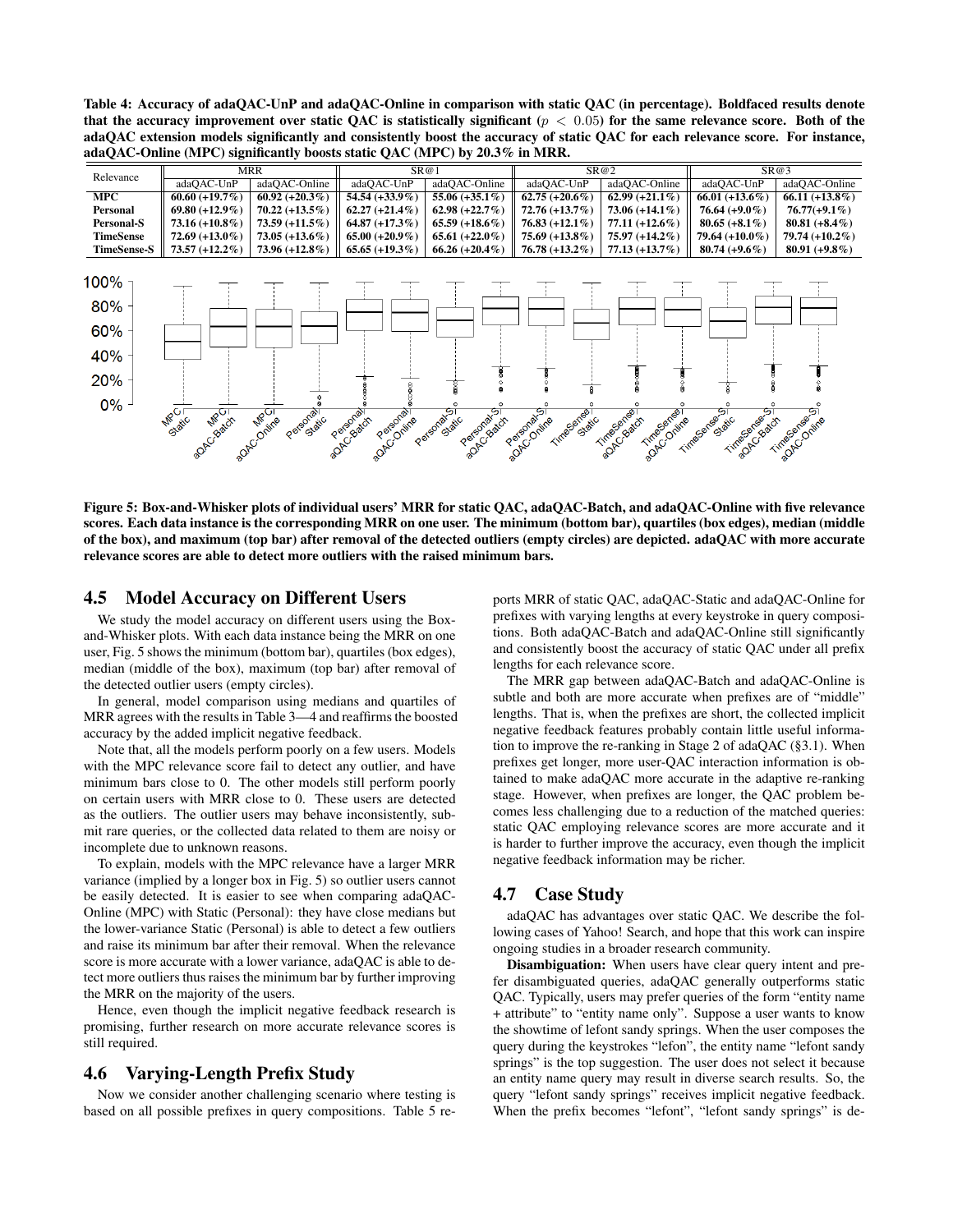Table 5: MRR of static QAC, adaQAC-Batch, and adaQAC-Online under prefixes with varying lengths at every keystroke in query compositions (in percentage). Boldfaced results denote that the accuracy improvement over static QAC is statistically significant ( $p <$ 0.05) for the same relevance score and prefix length range. Both adaQAC-Batch and adaQAC-Online significantly and consistently boost the accuracy of static QAC under all prefix lengths for each relevance score. For instance, adaQAC-Batch (MPC) significantly boosts static QAC (MPC) by 17.1% in MRR under all prefix lengths.

| Relevance          | Static                            | adaOAC-Batch      | adaOAC-Online     | Static               | adaOAC-Batch              | adaOAC-Online     | Static                    | adaQAC-Batch      | adaOAC-Online     |  |
|--------------------|-----------------------------------|-------------------|-------------------|----------------------|---------------------------|-------------------|---------------------------|-------------------|-------------------|--|
|                    | $\leq$ Prefix Length $\leq$ 3     |                   |                   |                      | $4 <$ Prefix Length $< 6$ |                   | $7 <$ Prefix Length $< 9$ |                   |                   |  |
| <b>MPC</b>         | 21.76                             | 22.66             | 22.52             | 33.64                | $38.67 (+15.0\%)$         | $38.40 (+14.1\%)$ | 41.60                     | $52.21 (+25.5\%)$ | $52.13 (+25.3\%)$ |  |
| Personal           | 29.34                             | 30.31             | 30.10             | 45.41                | $49.52 (+9.1\%)$          | $49.38 (+8.7%)$   | 49.81                     | $56.34 (+13.1\%)$ | $56.19 (+12.8\%)$ |  |
| <b>Personal-S</b>  | 31.60                             | 32.59             | 32.36             | 50.14                | 53.38 $(+6.5\%)$          | $53.30 (+6.3\%)$  | 53.94                     | $58.69 (+8.8\%)$  | 58.57 $(+8.6\%)$  |  |
| <b>TimeSense</b>   | 29.98                             | $31.94 (+6.5\%)$  | 31.91 $(+6.4\%)$  | 47.75                | 52.61 $(+10.2\%)$         | $52.65 (+10.3\%)$ | 52.48                     | $58.63 (+11.7%)$  | $58.46 (+11.4\%)$ |  |
| <b>TimeSense-S</b> | 30.93                             | 32.69             | 32.59             | 49.27                | 53.69 $(+9.0\%)$          | 53.67 $(+8.9\%)$  | 53.65                     | $59.19 (+10.3\%)$ | $59.14 (+10.2\%)$ |  |
|                    | $10 \leq$ Prefix Length $\leq 12$ |                   |                   | Prefix Length $> 13$ |                           |                   | All Prefix Lengths        |                   |                   |  |
| <b>MPC</b>         | 47.28                             | $55.13 (+16.6\%)$ | 54.82 $(+15.9\%)$ | 55.12                | $59.28 (+7.5%)$           | 58.94 $(+6.9\%)$  | 38.19                     | $44.72 (+17.1\%)$ | $44.43 (+16.3\%)$ |  |
| Personal           | 52.16                             | $57.79 (+10.8\%)$ | $57.33(+9.9\%)$   | 56.59                | $59.93 (+5.9\%)$          | 59.32             | 46.67                     | $51.75 (+10.9\%)$ | $51.20 (+9.7%)$   |  |
| Personal-S         | 55.21                             | $59.33 (+7.5%)$   | $58.77 (+6.4\%)$  | 58.40                | 60.85                     | 60.16             | 49.83                     | $54.30 (+9.0\%)$  | $53.66 (+7.7%)$   |  |
| <b>TimeSense</b>   | 54.91                             | $59.43 (+8.2\%)$  | $59.06 (+7.6\%)$  | 58.49                | 61.08                     | 60.54             | 48.59                     | $53.77 (+10.7%)$  | $54.01 (+11.2\%)$ |  |
| <b>TimeSense-S</b> | 55.73                             | $59.83 (+7.4\%)$  | $59.37 (+6.5\%)$  | 58.97                | 61.29                     | 60.76             | 49.48                     | 54.47 $(+10.1\%)$ | $53.95 (+9.0\%)$  |  |

\*Static: Static QAC

moted by adaQAC and "lefont sandy springs showtime" gets promoted.

Query Reformulation: When users prefer new queries when reformulating older queries, adaQAC generally outperforms static QAC. Suppose a user wants to query "detroit lions" after querying "detroit red wings". When the user reformulates the query from "detroit red wings" to "detroit r" by consecutively hitting Backspace, "detroit red wings" is ranked highest but the user does not select it. So, the query "detroit red wings" receives implicit negative feedback. Hence, when the prefix becomes "detroit" after the user hits two more Backspace, "detroit red wings" is demoted by adaQAC; some other queries, such as "detroit lions", are promoted accordingly.

Smoothing "Over-Sense": Certain relevance scores may be sensitive to specific signals: TimeSense is sensitive to time. Studies showed users may have query intent for new or ongoing events [1, 16, 20]. In Yahoo! Search, we investigate the QAC results responded by the time-sensitive component. When a user wants to query an earlier event "russia attack georgia", the time-sensitive QAC keeps ranking a more recent event "russia attack ukraine" highest during keystrokes "russia att". Instead, adaQAC receives users' implicit negative feedback to 'russia attack ukraine" hence demotes it, and raises "russia attack georgia" up to the top.

## 5. RELATED WORK

Query Auto-Completion (QAC): Numerous QAC models have been developed in recent years, such as popularity-based QAC using historical frequency counts [2], time-based QAC using time information [32, 35], context-based QAC using previous query information of users [2], personalized QAC learning from user profile information [31]. The relevance scores investigated in our work make use of the existing research, such as MPC [2, 15, 21, 31], Personal(-S) [2, 5, 31], and TimeSense(-S) [5, 32, 35, 27]. More recent QAC methods also predicted the probability that a suggested query would be clicked by users based on user models [18, 21], determined suggestion rankings based on query reformulation patterns [15], or combined information such as time and previous queries from users [5]. Furthermore, user interactions with QAC just began to be explored. Mitra *et al.* discussed user-QAC interactions from perspectives such as word boundaries, fraction of query typed, and keyboard distance [26]. Hofmann *et al.* identified common behavior patterns of user-QAC interactions [11].

Other aspects of QAC have also been studied, such as space efficient indexing [13] and spelling error toleration [6, 14, 8, 36].

However, none of the aforementioned work aimed at inferring implicit negative feedback from user-QAC interactions, or adapting QAC to such feedback. We take these initiatives and show that QAC can adapt to implicit negative feedback and be more accurate.

Negative Feedback: Relevance feedback is useful for improving information retrieval models, but further improving it using negative feedback was considered challenging [30, 25]. Recently, more efforts on negative feedback research was made in document retrieval tasks. Wang *et al.* found negative relevance feedback useful to improve vector-space models and language models [34]. Hong *et al.* proposed a hierarchical distance-based measure to differentiate the opposite intent from the true query intent [12]. Zhang and Wang studied language models with negative feedback through positive and negative document proportion on query classification [39]. New models using negative relevance feedback were also developed in TREC [22]. In particular, negative feedback was also found useful to retrieve documents for difficult queries [33, 17, 24].

However, these negative feedback studies focus only on document retrieval tasks. The richer interaction information, presented in the QAC settings, such as dwell time and positions, is not available in general document retrieval settings.

Dynamic IR: Recent work have gone beyond existing IR techniques to incorporate dynamics in session search [9, 23]. In this task, added or removed terms compared with the other queries of the same search session will update term weights to retrieve documents for the completed query [9, 23]. There are important differences between such research and ours. First, search and QAC are different problems. Second, adaQAC emphasizes adapting dynamics over a single query composition rather than multiple queries over a search session. Third, adaQAC does not assign weights to characters, prefixes or terms of a query. Other dynamic IR work was surveyed in a tutorial by Yang *et al.* [37].

## 6. CONCLUSIONS

We studied interactions between users and QAC where users implicitly express negative feedback to suggested queries. Under the more general "(static) relevance–(adaptive) implicit negative feedback" framework, our proposed adaQAC model can reuse the existing static QAC research and adapt QAC to implicit negative feedback using personalized learning with batch inference. Extensions with un-personalized learning and online inference were also presented. We collected user-QAC interaction data from a commercial search engine. Large-scale empirical results showed that implicit